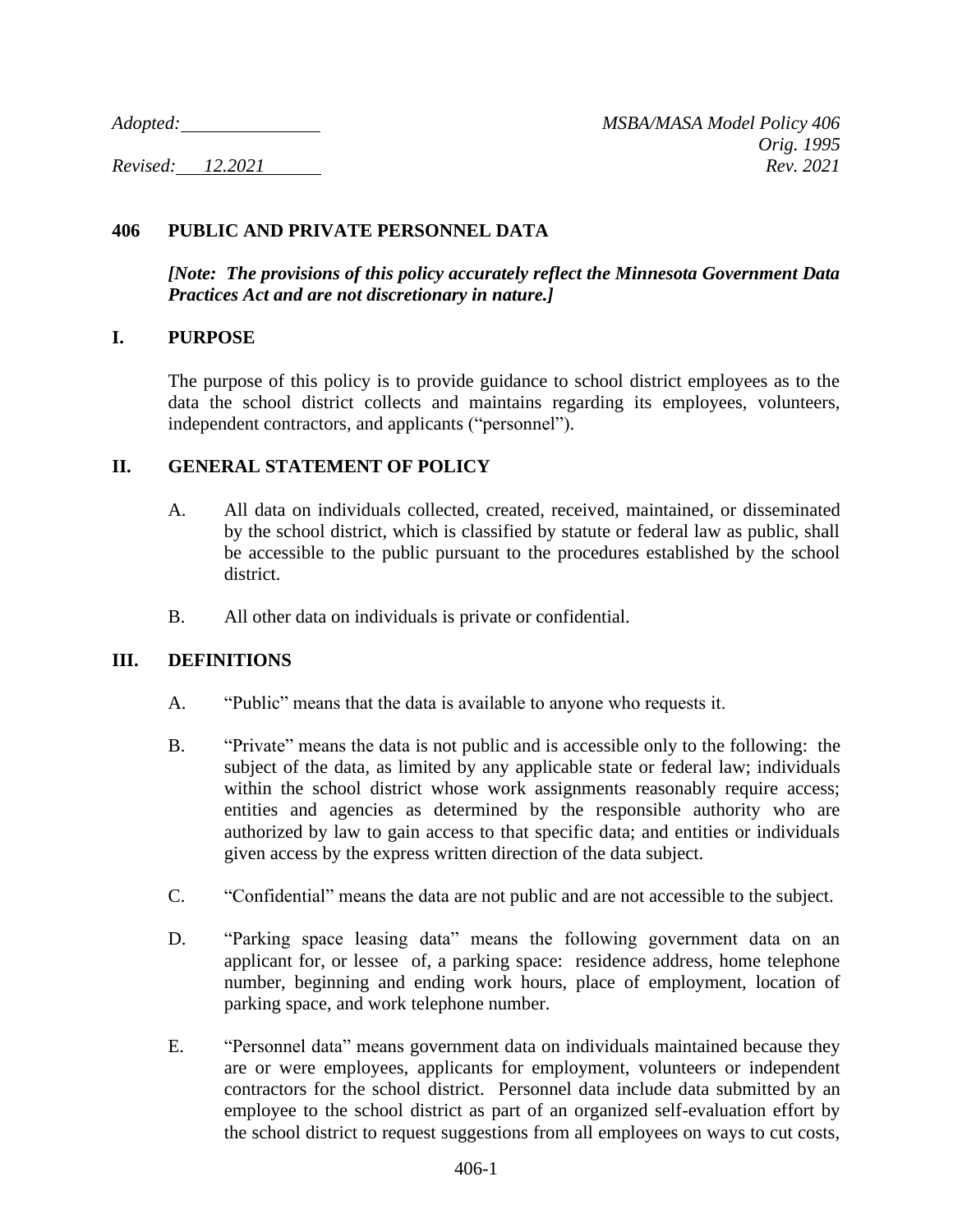make the school district more efficient, or to improve school district operations.

- F. "Finalist" means an individual who is selected to be interviewed by the school board for a position.
- G. "Protected health information" means individually identifiable health information as defined in 45 C.F.R. § 160.103, that is transmitted by electronic media, maintained in electronic media, or transmitted or maintained in any other form or medium by a health care provider, in connection with a transaction covered by 45 C.F.R. Parts 160, 162 and 164. "Protected health information" excludes individually identifiable health information in education records covered by the Family Educational Rights and Privacy Act, employment records held by a school district in its role as employer; and records regarding a person who has been deceased for more than fifty (50) years..
- H. "Public officials" means business managers; human resource directors; athletic directors whose duties include at least fifty (50) percent of their time spent in administration, personnel, supervision, and evaluation; chief financial officers; directors; and individuals defined as superintendents and principals and in a charter school, individuals employed in comparable positions.

## **IV. PUBLIC PERSONNEL DATA**

- A. The following information on current and former employees, volunteers and independent contractors of the school district, is public:
	- 1. name;
	- 2. employee identification number, which may not be the employee's Social Security number;
	- 3. actual gross salary;
	- 4. salary range;
	- 5. terms and conditions of employment relationship;
	- 6. contract fees;
	- 7. actual gross pension;
	- 8. the value and nature of employer-paid fringe benefits;
	- 9. the basis for and the amount of any added remuneration, including expense reimbursement, in addition to salary;
	- 10. job title;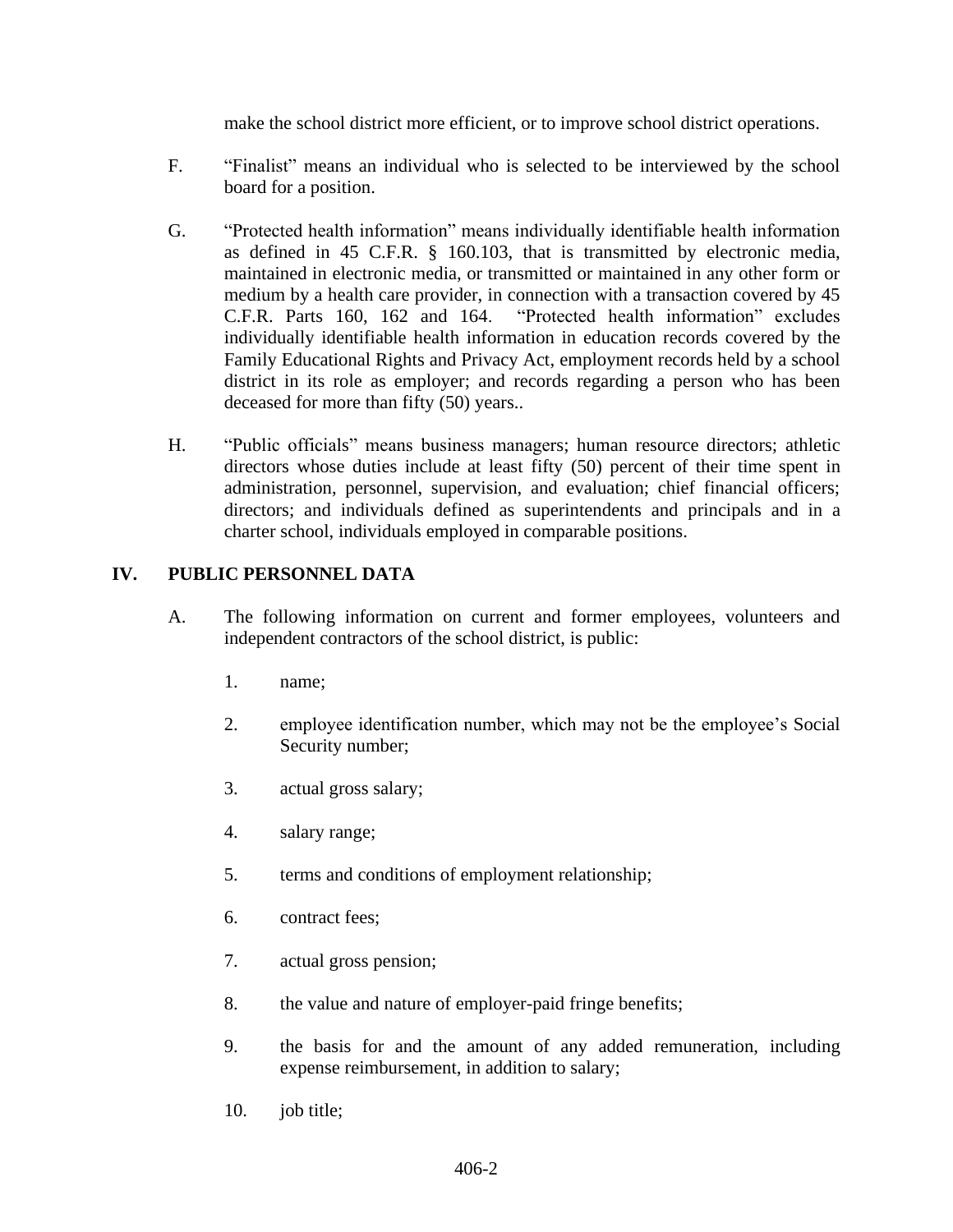- 11. bargaining unit;
- 12. job description;
- 13. education and training background;
- 14. previous work experience;
- 15. date of first and last employment;
- 16. the existence and status of any complaints or charges against the employee, regardless of whether the complaint or charge resulted in a disciplinary action;
- 17. the final disposition of any disciplinary action, as defined in Minnesota. Statutes, section 13.43, subdivision. 2(b), together with the specific reasons for the action and data documenting the basis of the action, excluding data that would identify confidential sources who are employees of the school district;
- 18. the complete terms of any agreement settling any dispute arising out of the employment relationship, including superintendent buyout agreements, except that the agreement must include specific reasons for the agreement if it involves the payment of more than \$10,000 of public money, and such agreement may not have the purpose or effect of limiting access to or disclosure of personnel data or limiting the discussion of information or opinions related to personnel data;
- 19. work location;
- 20. work telephone number;
- 21. badge number;
- 22. work-related continuing education;
- 23. honors and awards received; and
- 24. payroll time sheets or other comparable data that are used only to account for employee's work time for payroll purposes, except to the extent that release of time sheet data would reveal the employee's reasons for the use of sick or other medical leave or other not public data.
- B. The following information on current and former applicants for employment by the school district is public:
	- 1. veteran status;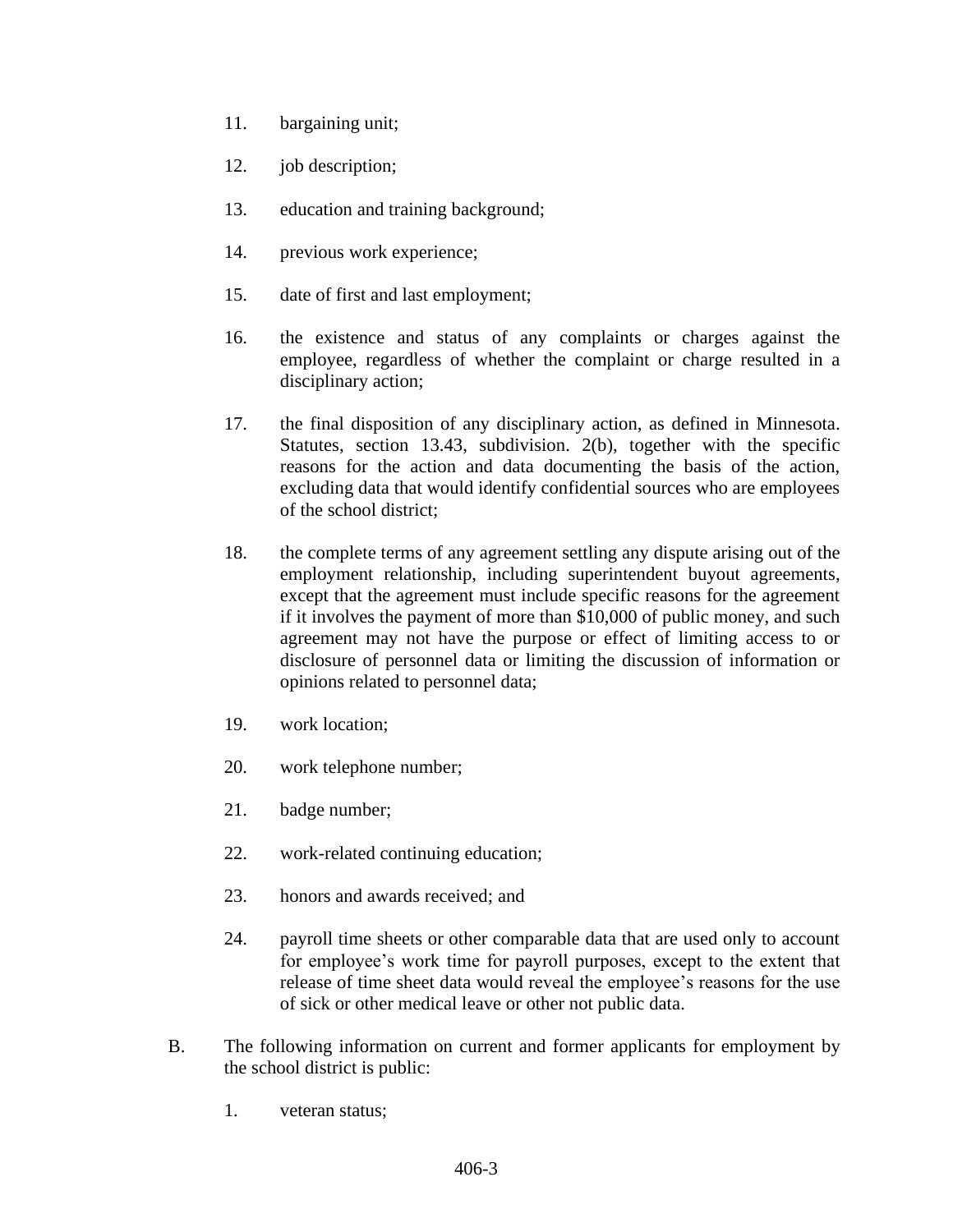- 2. relevant test scores;
- 3. rank on eligible list;
- 4. job history;
- 5. education and training; and
- 6. work availability.
- C. Names of applicants are private data except when certified as eligible for appointment to a vacancy or when applicants are considered by the school board to be finalists for public employment.
- D. Applicants for appointment to a public body.
	- 1. Data about applicants for appointment to a public body collected by the school district as a result of the applicant's application for employment are private data on individuals except that the following are public:
		- a. name;
		- b. city of residence, except when the appointment has a residency requirement that requires the entire address to be public;
		- c. education and training;
		- d. employment history;
		- e. volunteer work;
		- f. awards and honors;
		- g. prior government service;
		- h. any data required to be provided or that are voluntarily provided in an application for appointment to a multimember agency pursuant to Minnesota Statutes, section 15.0597; and
		- i. veteran status.
	- 2. Once an individual is appointed to a public body, the following additional items of data are public:
		- a. residential address;
		- b. either a telephone number or electronic mail address where the appointee can be reached, or both at the request of the appointee;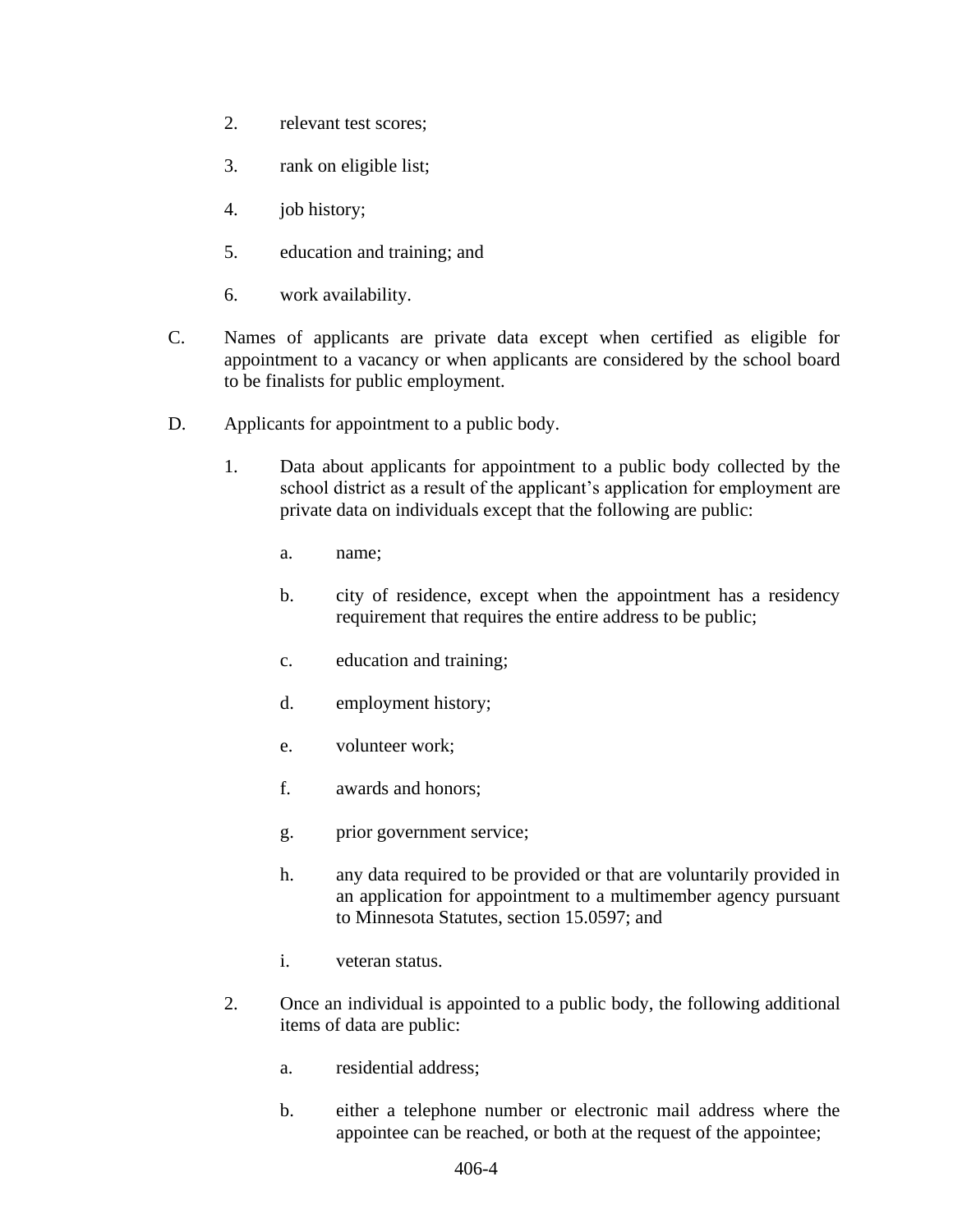- c. first and last dates of service on the public body;
- d. the existence and status of any complaints or charges against an appointee; and
- e. upon completion of an investigation of a complaint or charge against an appointee, the final investigative report is public, unless access to the data would jeopardize an active investigation.
- 3. Notwithstanding paragraph 2., any electronic mail address or telephone number provided by a public body for use by an appointee shall be public. An appointee may use an electronic mail address or telephone number provided by the public body as the designated electronic mail address or telephone number at which the appointee can be reached.
- E. Regardless of whether there has been a final disposition as defined in Minnesota Statutes, section 13.43, subdivision 2(b), upon completion of an investigation of a complaint or charge against a public official, as defined in Minnesota Statutes, section 13.43, subdivision 2(e), or if a public official resigns or is terminated from employment while the complaint or charge is pending, all data relating to the complaint or charge are public, unless access to the data would jeopardize an active investigation or reveal confidential sources.Data relating to a complaint or charge against a public official is public only if:
	- 1. the complaint or charge results in disciplinary action or the employee resigns or is terminated from employment while the complaint or charge is pending; or
	- 2. potential legal claims arising out of the conduct that is the subject of the complaint or charge are released as part of a settlement agreement

Data that is classified as private under another law is not made public by this provision.

#### **V. PRIVATE PERSONNEL DATA**

- A. All other personnel data not listed in Section IV are private data will not be otherwise released unless authorized by law.
- B. Data pertaining to an employee's dependents are private data on individuals.
- C. Data created, collected, or maintained by the school district to administer employee assistance programs are private.
- D. Parking space leasing data with regard to data on individuals are private.
- E. An individual's checking account number is private when submitted to a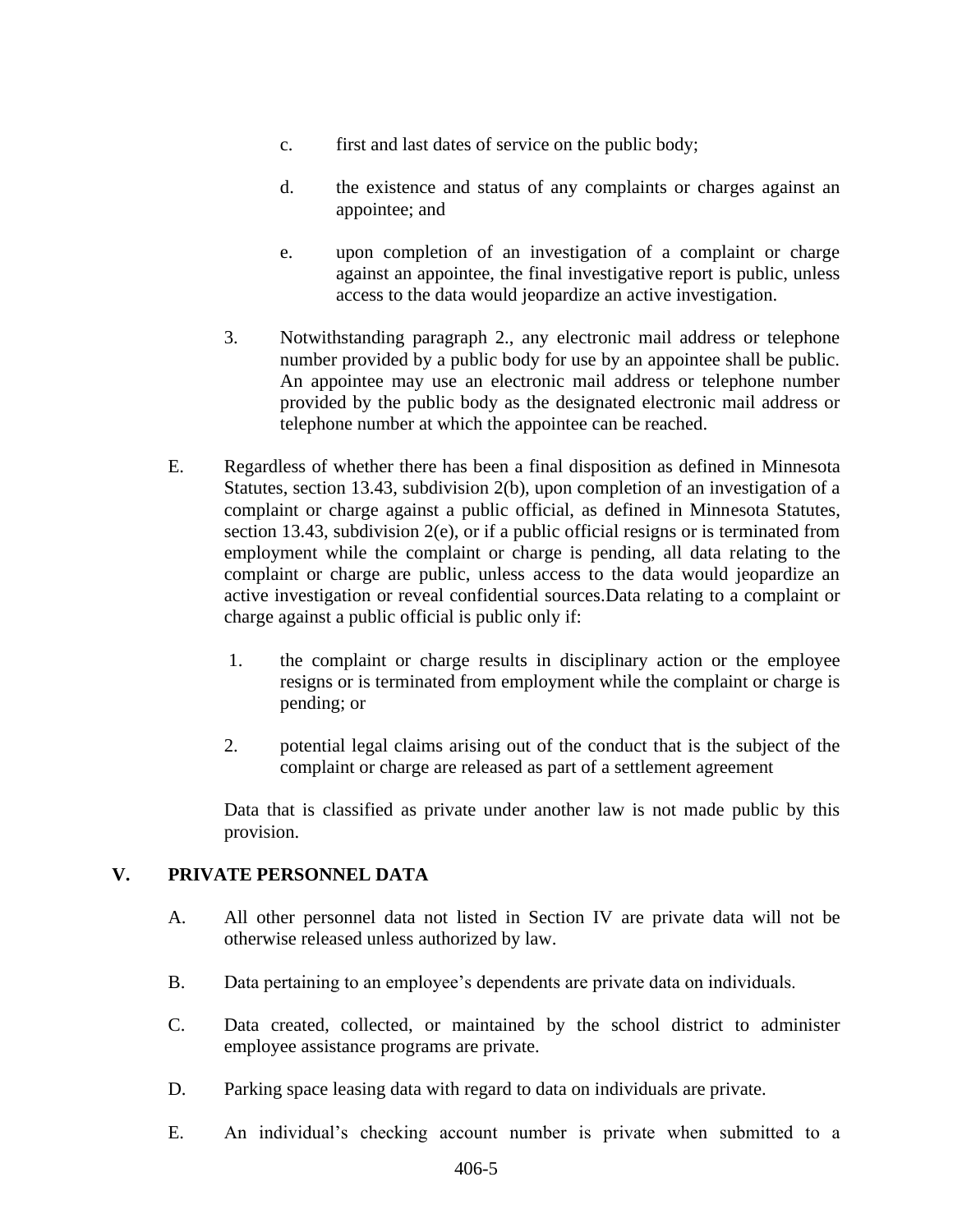government entity.

- F. Personnel data may be disseminated to labor organizations to the extent the responsible authority determines is the dissemination is necessary for the labor organization to conduct elections, notify employees of fair share fee assessments and implement the provisions of Minnesota Statutes chapters 179 and 179A. Personnel data shall be disseminated to labor organizations and the Bureau of Mediation Services ("BMS") to the extent the dissemination is ordered or authorized by the Commissioner of the BMS.
- G. The school district may display a photograph of a current or former employee to prospective witnesses as part of the school district's investigation of any complaint or charge against the employee.
- H. The school district may, if its responsible authority or designee reasonably determines that the release of personnel data is necessary to protect an employee from harm to self or to protect another person who may be harmed by the employee, release data that are relevant to the concerns for safety to:
	- 1. the person who may be harmed and to the attorney representing the person when the data are relevant to obtaining a restraining order;
	- 2. a prepetition screening team conducting an investigation of the employee under Minnesota Statutes. section 253B.07, subdivision 1; or
	- 3. a court, law enforcement agency, or prosecuting authority.
- I. Private personnel data or confidential investigative data on employees may be disseminated to a law enforcement agency for the purpose of reporting a crime or alleged crime committed by an employee, or for the purpose of assisting law enforcement in the investigation of a crime or alleged crime committed by an employee.
- J. A complainant has access to a statement provided by the complainant to the school district in connection with a complaint or charge against an employee.
- K. When allegations of sexual or other types of harassment are made against an employee, the employee does not have access to data that would identify the complainant or other witnesses if the responsible authority determines that the employee's access to that data would:
	- 1. threaten the personal safety of the complainant or a witness; or
	- 2. subject the complainant or witness to harassment.

If a disciplinary proceeding is initiated against the employee, data on the complainant or witness shall be available to the employee as may be necessary for the employee to prepare for the proceeding.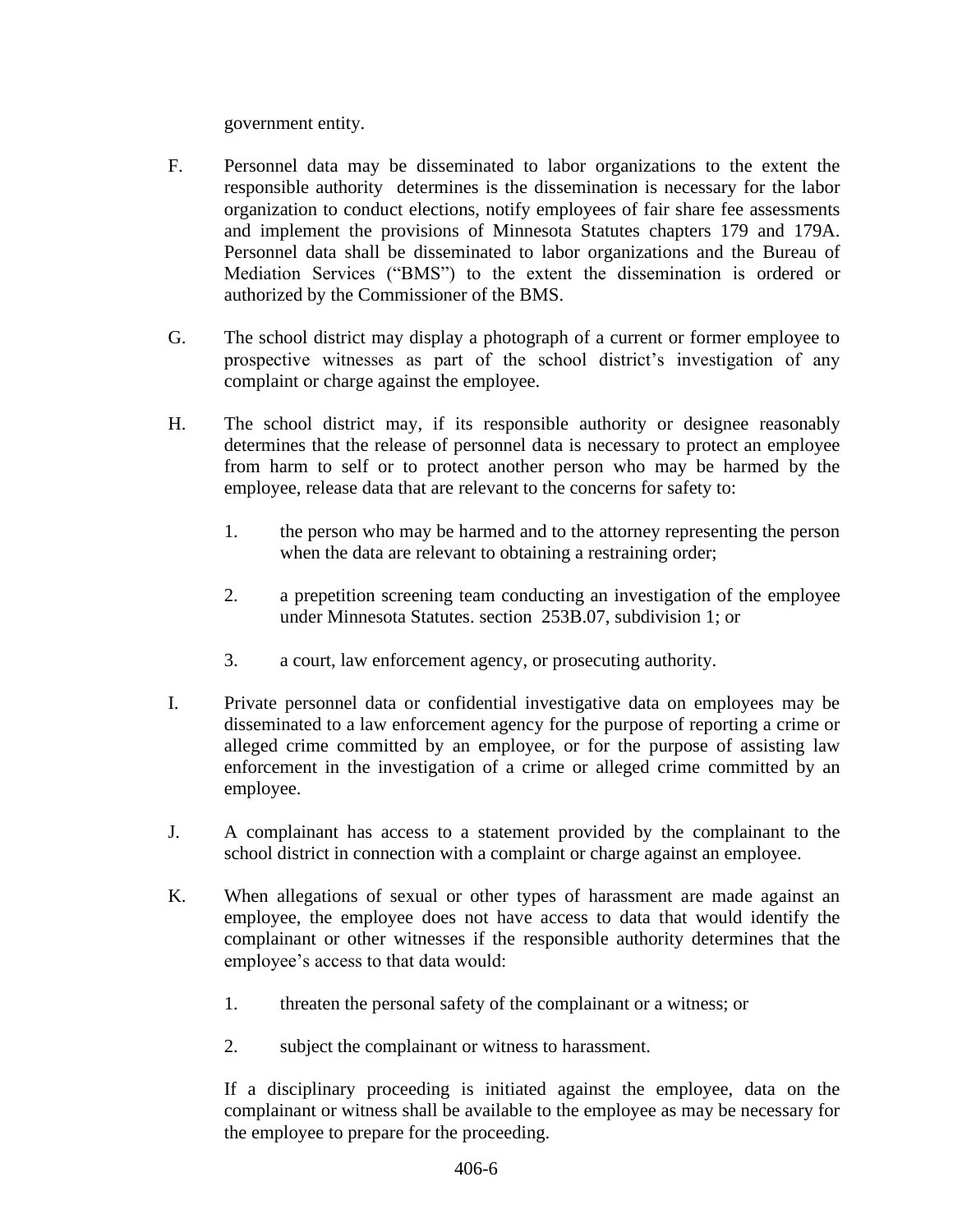L. The school district must report to the Minnesota Professional Educator Licensing and Standards Board ("PELSB") or the Board of School Administrators ("BOSA"), whichever has jurisdiction over the teacher's or administrator's license, as required by Minnesota Statutes, section 122A.20, subdivision. 2, and shall, upon written request from the licensing board having jurisdiction over license, provide the licensing board with information about the teacher or administrator from the school district's files, any termination or disciplinary proceeding, and settlement or compromise, or any investigative file in accordance with Minnesota Statutes, section 122A.20, subdivision 2.

## *[Note: The obligation to make a report set forth in this section applies equally to charter school boards and their executive directors and charter school authorizers.]*

- M. Private personnel data shall be disclosed to the Department of Employment and Economic Development for the purpose of administration of the unemployment insurance program under Minnesota Statutes. Ch. 268.
- N. When a report of alleged maltreatment of a student in an elementary, middle school, high school or charter school is made to the Commissioner of the Minnesota Department of Education ("MDE") under Minnesota Statutes Chapter 260E, data that are relevant and collected by the school facility about the person alleged to have committed maltreatment must be provided to the Commissioner on request for purposes of an assessment or investigation of the maltreatment report. Additionally, personnel data may be released for purposes of providing information to a parent, legal guardian, or custodian of a child in accordance with MDE Screening Guidelines.
- O. The school district shall release to a requesting school district or charter school private personnel data on a current or former employee related to acts of violence toward or sexual contact with a student, if
	- 1. an investigation conducted by or on behalf of the school district or law enforcement affirmed the allegations in writing prior to release and the investigation resulted in the resignation of the subject of the data; or
	- 2. the employee resigned while a complaint or charge involving the allegations was pending, the allegations involved acts of sexual contact with a student, and the employer informed the employee in writing, before the employee resigned, that if the employee resigns while the complaint or charge is still pending, the employer must release private personnel data about the employee's alleged sexual contact with a student to a school district or charter school requesting the data after the employee applies for employment with that school district or charter school and the data remain classified as provided in Minnesota Statutes Chapter 13.

Data that are released under this paragraph must not include data on the student.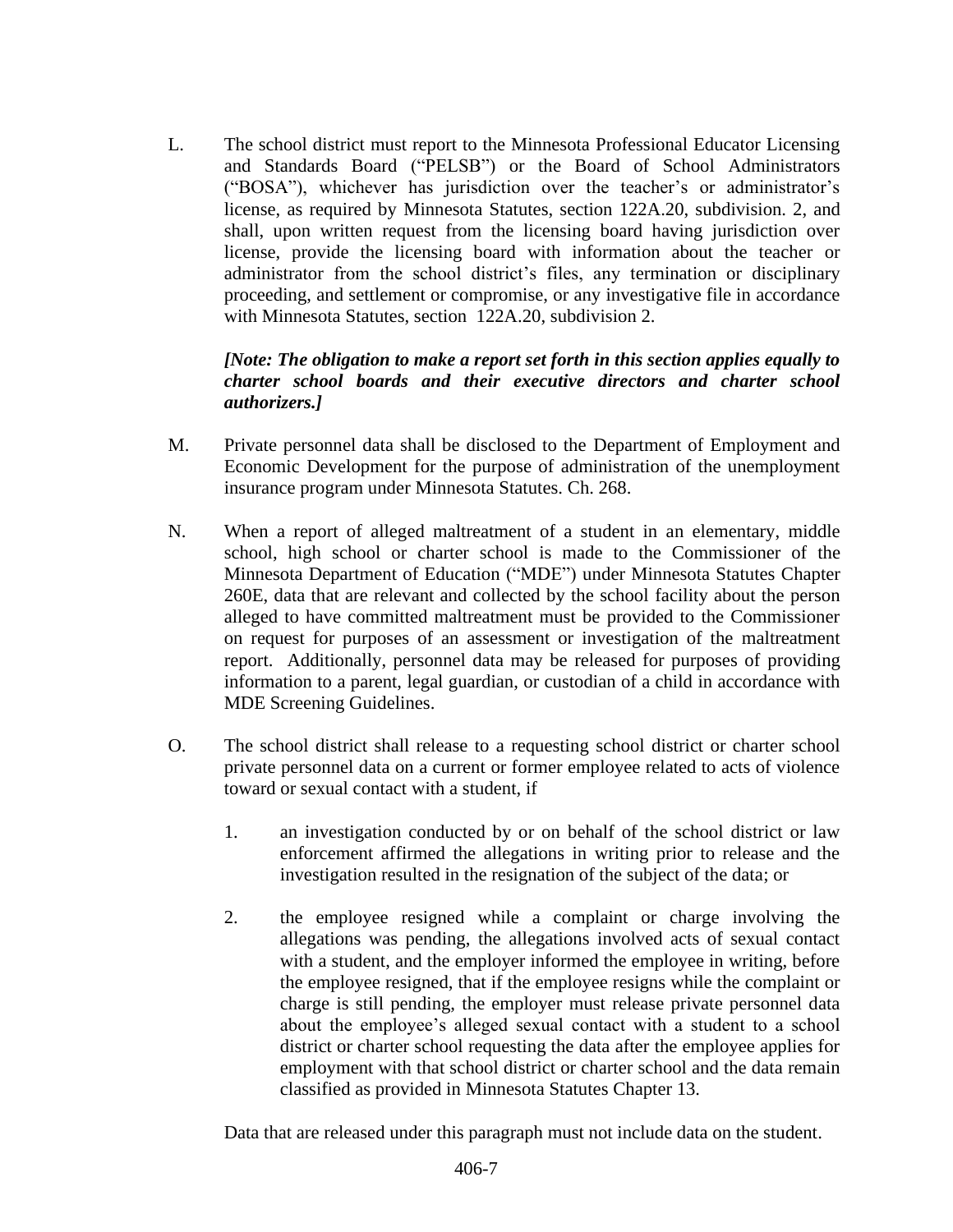- P. Data submitted by an employee to the school district as part of an organized selfevaluation effort by the school district to request suggestions from all employees on ways to cut costs, make the school district more efficient, or improve the school district operations is private data. An employee who is identified in a suggestion, however, shall have access to all data in the suggestion except the identity of the employee making the suggestion.
- Q. Protected health information, as defined in 45 C.F.R. Parts 160 and 164, on employees is private and will not be disclosedexcept as permitted or required by law.
- R. Personal home contact information for employees may be used by the school district to ensure that an employee can be reached in the event of an emergency or other disruption affecting continuity of school district operations and may be shared with another government entity in the event of an emergency or other disruption to ensure continuity of operation for the school district or government entity.
- S. The personal telephone number, home address, and electronic mail address of a current or former employee of a contractor or subcontractor maintained as a result of a contractual relationship between the school district and a contractor or subcontractor entered on or after August 1, 2012, are private data. These data must be shared with another government entity to perform a function authorized by law. The data also must be disclosed to a government entity or any person for prevailing wage purposes.
- T. When a continuing contract teacher is discharged immediately because the teacher's license has been revoked due to a conviction for child abuse or sexual offenses involving a child as set forth in Minnesota Statutes, section 122A.40, subdivision 13(b), or when the Commissioner of the MDE makes a final determination of child maltreatment involving a teacher under Minnesota Statues, section 260E.21, subdivision 4 or 260E.35, the school principal or other person having administrative control of the school must include in the teacher's employment record the information contained in the record of the disciplinary action or the final maltreatment determination, consistent with the definition of public data under Minnesota Statutes, section 13.41, subdivision. 5, and must provide PELSB and the licensing division at MDE with the necessary and relevant information to enable PELSB and MDE's licensing division to fulfill their statutory and administrative duties related to issuing, renewing, suspending, or revoking a teacher's license. In addition to the background check required under Minnesota Statutes, section 123B.03, a school board or other school hiring authority must contact PELSB and MDE to determine whether the teacher's license has been suspended or revoked, consistent with the discharge and final maltreatment determinations. Unless restricted by federal or state data practices law or by the terms of a collective bargaining agreement, the responsible authority for a school district must disseminate to another school district private personnel data on a current or former teacher (employee or contractor) of the district,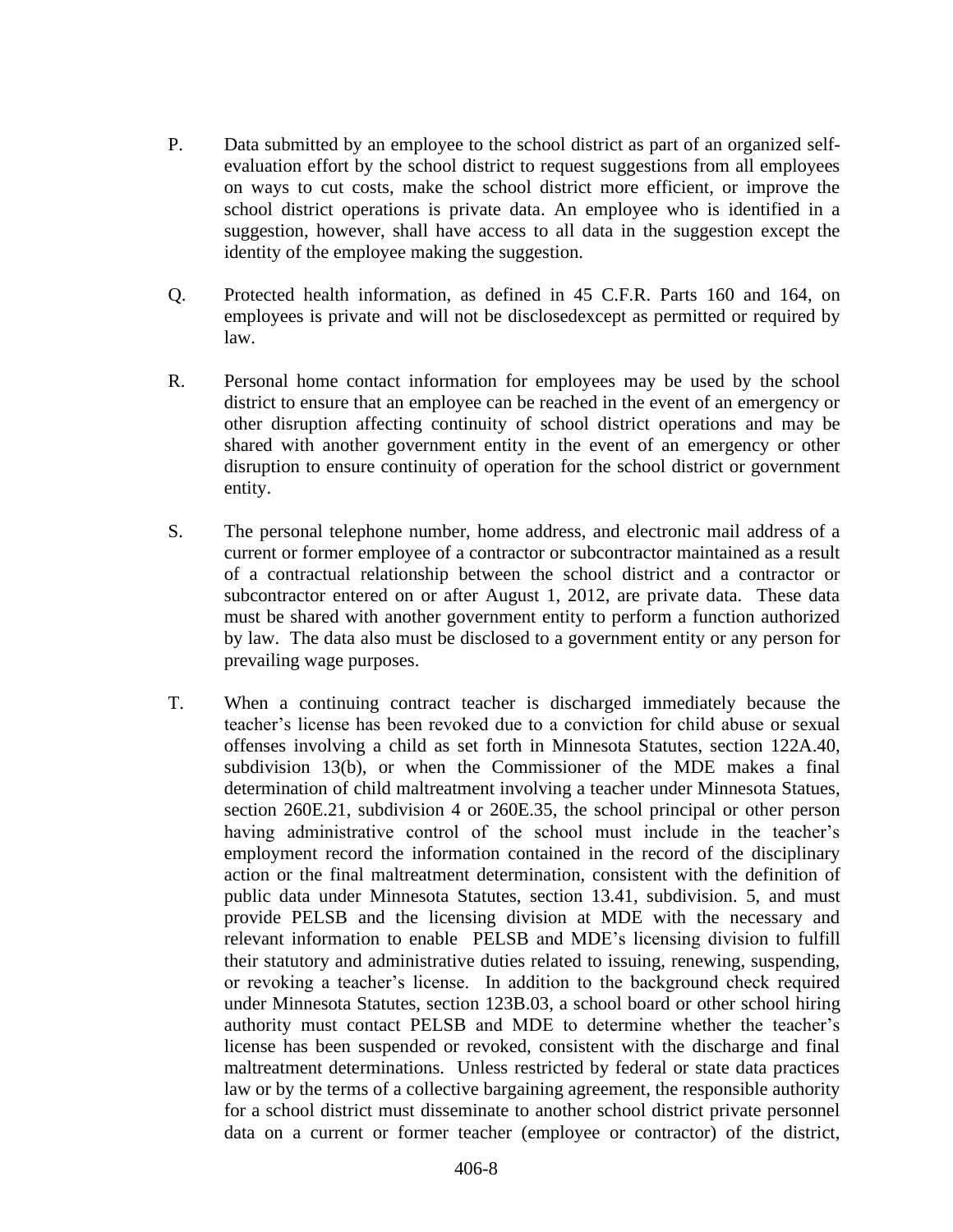including the results of background investigations, if the requesting school district seeks the information because the subject of the data has applied for employment with the requesting school district.

#### **VI. MULTIPLE CLASSIFICATIONS**

If data on individuals are classified as both private and confidential by Minnesota Statutes Chapter 13, or any other state or federal law, the data are private.

#### **VII. CHANGE IN CLASSIFICATIONS**

The school district shall change the classification of data in its possession if it is required to do so to comply with either judicial or administrative rules pertaining to the conduct of legal actions or with a specific statute applicable to the data in the possession of the disseminating or receiving agency.

#### **VIII. RESPONSIBLE AUTHORITY**

The school district has designated *[name and title, telephone]* as the authority responsible for personnel data.

The responsible authority, or a school district employee if so designated, shall serve as the school district's data practices compliance official and, as such, shall be the employee to whom persons may direct questions or concerns regarding problems in obtaining access to data or other data practices problems.

## **IX. EMPLOYEE AUTHORIZATION/RELEASE FORM**

An employee authorization form is included as an addendum to this policy.

| <b>Legal References:</b> | Minn. Stat. Ch. 13 (Minnesota Government Data Practices Act)    |
|--------------------------|-----------------------------------------------------------------|
|                          | Minn. Stat. § 13.02 (Definitions)                               |
|                          | Minn. Stat. § 13.03 (Access to Government Data)                 |
|                          | Minn. Stat. § 13.05 (Duties of Responsible Authority)           |
|                          | Minn. Stat. § 13.37 (General Nonpublic Data)                    |
|                          | Minn. Stat. § 13.39 (Civil Investigation Data)                  |
|                          | Minn. Stat. § 13.41 (Licensing Data – Public Data)              |
|                          | Minn. Stat. § 13.43 (Personnel Data)                            |
|                          | Minn. Stat. § 13.601, subd. 3 (Applicants for Employment)       |
|                          | Minn. Stat. § 15.0597 (Appointment to Multimember Agencies)     |
|                          | Minn. Stat. § 122A.20, subd. 2 (Mandatory Reporting)            |
|                          | Minn. Stat. § 122A.40, subds. 13 and 16 (Employment; Contracts; |
|                          | Termination)                                                    |
|                          | Minn. Stat. § 123B.03 (Background Check)                        |
|                          | Minn. Stat. § 123B.143, subd. 2 (Disclose Past Buyouts)         |
|                          | Minn. Stat. Ch. 179 (Minnesota Labor Relations Act)             |
|                          | Minn. Stat. Ch. 179A (Minnesota Public Labor Relations Act)     |
|                          |                                                                 |